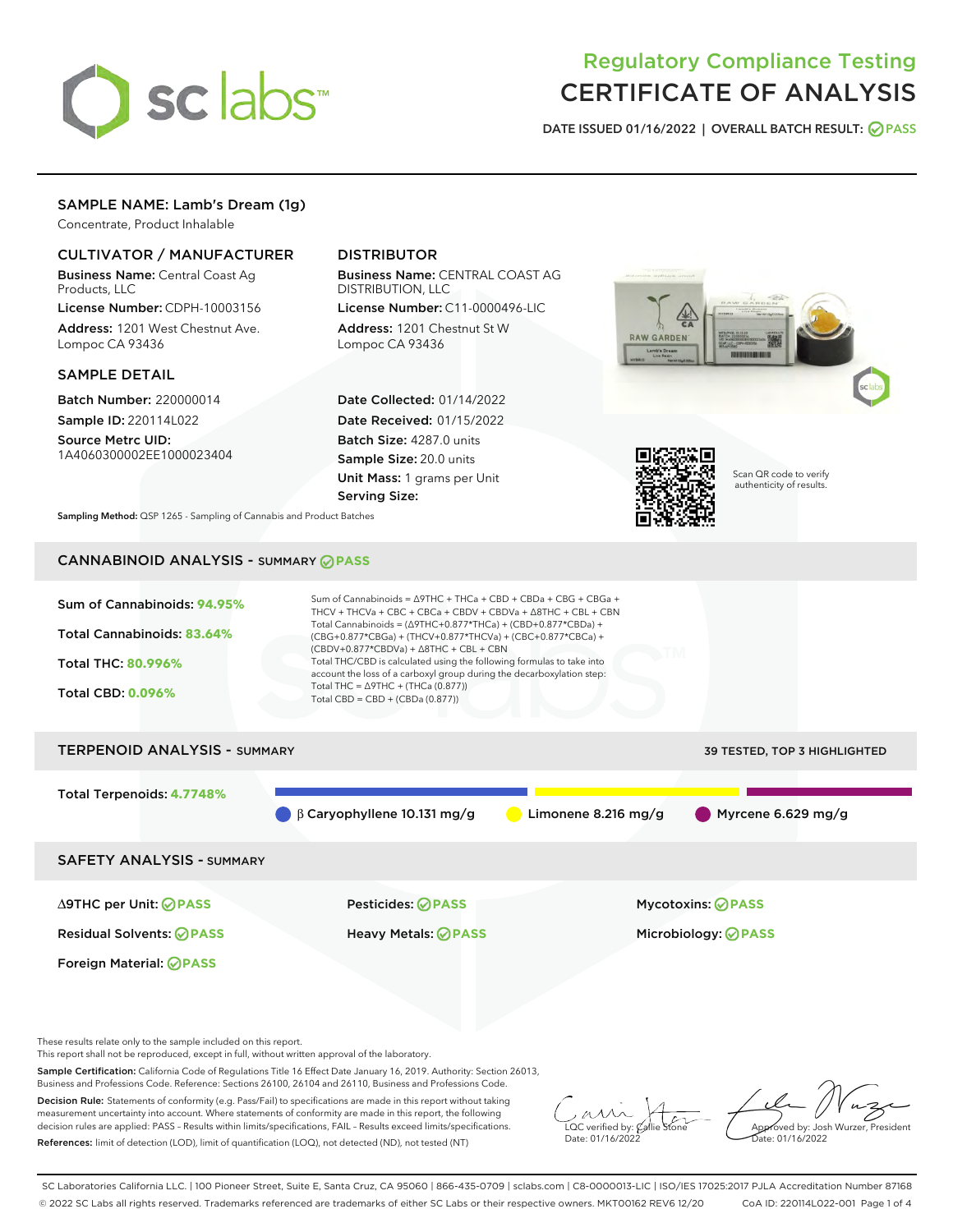



LAMB'S DREAM (1G) | DATE ISSUED 01/16/2022 | OVERALL BATCH RESULT: @ PASS

#### CANNABINOID TEST RESULTS - 01/16/2022 2 PASS

Tested by high-performance liquid chromatography with diode-array detection (HPLC-DAD). **Method:** QSP 1157 - Analysis of Cannabinoids by HPLC-DAD

#### TOTAL CANNABINOIDS: **83.64%**

Total Cannabinoids (Total THC) + (Total CBD) + (Total CBG) + (Total THCV) + (Total CBC) + (Total CBDV) + ∆8THC + CBL + CBN

TOTAL THC: **80.996%** Total THC (∆9THC+0.877\*THCa)

TOTAL CBD: **0.096%**

Total CBD (CBD+0.877\*CBDa)

TOTAL CBG: 1.28% Total CBG (CBG+0.877\*CBGa)

TOTAL THCV: 0.575% Total THCV (THCV+0.877\*THCVa)

TOTAL CBC: 0.695% Total CBC (CBC+0.877\*CBCa)

TOTAL CBDV: ND Total CBDV (CBDV+0.877\*CBDVa)

| <b>COMPOUND</b>            | LOD/LOQ<br>(mg/g) | <b>MEASUREMENT</b><br><b>UNCERTAINTY</b><br>(mg/g) | <b>RESULT</b><br>(mg/g) | <b>RESULT</b><br>(%) |
|----------------------------|-------------------|----------------------------------------------------|-------------------------|----------------------|
| <b>THCa</b>                | 0.05/0.14         | ±22.890                                            | 890.66                  | 89.066               |
| <b>A9THC</b>               | 0.06 / 0.26       | ±0.992                                             | 28.85                   | 2.885                |
| <b>CBGa</b>                | 0.1/0.2           | ±0.68                                              | 13.1                    | 1.31                 |
| <b>CBCa</b>                | 0.07/0.28         | ±0.387                                             | 7.92                    | 0.792                |
| <b>THCVa</b>               | 0.07 / 0.20       | ±0.313                                             | 6.56                    | 0.656                |
| <b>CBG</b>                 | 0.06/0.19         | ±0.051                                             | 1.30                    | 0.130                |
| <b>CBDa</b>                | 0.02/0.19         | ±0.032                                             | 1.10                    | 0.110                |
| <b>CBC</b>                 | 0.2 / 0.5         | N/A                                                | $<$ LOQ                 | $<$ LOQ              |
| A8THC                      | 0.1/0.4           | N/A                                                | <b>ND</b>               | <b>ND</b>            |
| <b>THCV</b>                | 0.1/0.2           | N/A                                                | <b>ND</b>               | <b>ND</b>            |
| <b>CBD</b>                 | 0.07/0.29         | N/A                                                | <b>ND</b>               | <b>ND</b>            |
| <b>CBDV</b>                | 0.04 / 0.15       | N/A                                                | <b>ND</b>               | <b>ND</b>            |
| <b>CBDVa</b>               | 0.03/0.53         | N/A                                                | <b>ND</b>               | <b>ND</b>            |
| <b>CBL</b>                 | 0.06 / 0.24       | N/A                                                | <b>ND</b>               | <b>ND</b>            |
| <b>CBN</b>                 | 0.1/0.3           | N/A                                                | <b>ND</b>               | <b>ND</b>            |
| <b>SUM OF CANNABINOIDS</b> |                   |                                                    | 949.5 mg/g              | 94.95%               |

#### **UNIT MASS: 1 grams per Unit**

| ∆9THC per Unit                        | 1100 per-package limit | 28.85 mg/unit   | <b>PASS</b> |
|---------------------------------------|------------------------|-----------------|-------------|
| <b>Total THC per Unit</b>             |                        | 809.96 mg/unit  |             |
| <b>CBD</b> per Unit                   |                        | <b>ND</b>       |             |
| <b>Total CBD per Unit</b>             |                        | 0.96 mg/unit    |             |
| Sum of Cannabinoids<br>per Unit       |                        | 949.5 mg/unit   |             |
| <b>Total Cannabinoids</b><br>per Unit |                        | $836.4$ mg/unit |             |

| <b>COMPOUND</b>           | LOD/LOQ<br>(mg/g) | <b>MEASUREMENT</b><br><b>UNCERTAINTY</b><br>(mg/g) | <b>RESULT</b><br>(mg/g)                         | <b>RESULT</b><br>(%) |
|---------------------------|-------------------|----------------------------------------------------|-------------------------------------------------|----------------------|
| $\beta$ Caryophyllene     | 0.004 / 0.012     | ±0.3607                                            | 10.131                                          | 1.0131               |
| Limonene                  | 0.005 / 0.016     | ±0.1175                                            | 8.216                                           | 0.8216               |
| <b>Myrcene</b>            | 0.008 / 0.025     | ±0.0855                                            | 6.629                                           | 0.6629               |
| $\alpha$ Humulene         | 0.009 / 0.029     | ±0.1238                                            | 3.857                                           | 0.3857               |
| Terpinolene               | 0.008 / 0.026     | ±0.0621                                            | 3.029                                           | 0.3029               |
| $\alpha$ Pinene           | 0.005 / 0.017     | ±0.0256                                            | 2.977                                           | 0.2977               |
| $\alpha$ Bisabolol        | 0.008 / 0.026     | ±0.1487                                            | 2.784                                           | 0.2784               |
| $\beta$ Pinene            | 0.004 / 0.014     | ±0.0261                                            | 2.269                                           | 0.2269               |
| Linalool                  | 0.009 / 0.032     | ±0.0772                                            | 2.032                                           | 0.2032               |
| <b>Nerolidol</b>          | 0.009 / 0.028     | ±0.0736                                            | 1.170                                           | 0.1170               |
| Fenchol                   | 0.010 / 0.034     | ±0.0363                                            | 0.938                                           | 0.0938               |
| Terpineol                 | 0.016 / 0.055     | ±0.0540                                            | 0.880                                           | 0.0880               |
| Ocimene                   | 0.011 / 0.038     | ±0.0219                                            | 0.683                                           | 0.0683               |
| trans- $\beta$ -Farnesene | 0.008 / 0.025     | ±0.0163                                            | 0.459                                           | 0.0459               |
| Caryophyllene<br>Oxide    | 0.010 / 0.033     | ±0.0166                                            | 0.361                                           | 0.0361               |
| Borneol                   | 0.005 / 0.016     | ±0.0096                                            | 0.229                                           | 0.0229               |
| Guaiol                    | 0.009 / 0.030     | ±0.0100                                            | 0.212                                           | 0.0212               |
| Valencene                 | 0.009 / 0.030     | ±0.0121                                            | 0.175                                           | 0.0175               |
| Camphene                  | 0.005 / 0.015     | ±0.0018                                            | 0.154                                           | 0.0154               |
| $\alpha$ Phellandrene     | 0.006 / 0.020     | ±0.0014                                            | 0.103                                           | 0.0103               |
| $\alpha$ Terpinene        | 0.005 / 0.017     | ±0.0012                                            | 0.082                                           | 0.0082               |
| <b>3 Carene</b>           | 0.005 / 0.018     | ±0.0011                                            | 0.076                                           | 0.0076               |
| Fenchone                  | 0.009 / 0.028     | ±0.0020                                            | 0.070                                           | 0.0070               |
| $\gamma$ Terpinene        | 0.006 / 0.018     | ±0.0011                                            | 0.062                                           | 0.0062               |
| Sabinene Hydrate          | 0.006 / 0.022     | ±0.0024                                            | 0.061                                           | 0.0061               |
| $\alpha$ Cedrene          | 0.005 / 0.016     | ±0.0013                                            | 0.044                                           | 0.0044               |
| Eucalyptol                | 0.006 / 0.018     | ±0.0010                                            | 0.039                                           | 0.0039               |
| Sabinene                  | 0.004 / 0.014     | ±0.0003                                            | 0.026                                           | 0.0026               |
| p-Cymene                  | 0.005 / 0.016     | N/A                                                | <loq< th=""><th><loq< th=""></loq<></th></loq<> | <loq< th=""></loq<>  |
| (-)-Isopulegol            | 0.005 / 0.016     | N/A                                                | <b>ND</b>                                       | ND                   |
| Camphor                   | 0.006 / 0.019     | N/A                                                | <b>ND</b>                                       | ND                   |
| Isoborneol                | 0.004 / 0.012     | N/A                                                | ND                                              | ND                   |
| Menthol                   | 0.008 / 0.025     | N/A                                                | ND                                              | ND                   |
| Nerol                     | 0.003 / 0.011     | N/A                                                | <b>ND</b>                                       | ND                   |
| Citronellol               | 0.003 / 0.010     | N/A                                                | ND                                              | ND                   |
| R-(+)-Pulegone            | 0.003 / 0.011     | N/A                                                | ND                                              | ND                   |
| Geraniol                  | 0.002 / 0.007     | N/A                                                | <b>ND</b>                                       | ND                   |
| <b>Geranyl Acetate</b>    | 0.004 / 0.014     | N/A                                                | ND                                              | ND                   |
| Cedrol                    | 0.008 / 0.027     | N/A                                                | ND                                              | <b>ND</b>            |

TOTAL TERPENOIDS 47.748 mg/g 4.7748%

SC Laboratories California LLC. | 100 Pioneer Street, Suite E, Santa Cruz, CA 95060 | 866-435-0709 | sclabs.com | C8-0000013-LIC | ISO/IES 17025:2017 PJLA Accreditation Number 87168 © 2022 SC Labs all rights reserved. Trademarks referenced are trademarks of either SC Labs or their respective owners. MKT00162 REV6 12/20 CoA ID: 220114L022-001 Page 2 of 4

#### TERPENOID TEST RESULTS - 01/16/2022

Terpene analysis utilizing gas chromatography-flame ionization detection (GC-FID). **Method:** QSP 1192 - Analysis of Terpenoids by GC-FID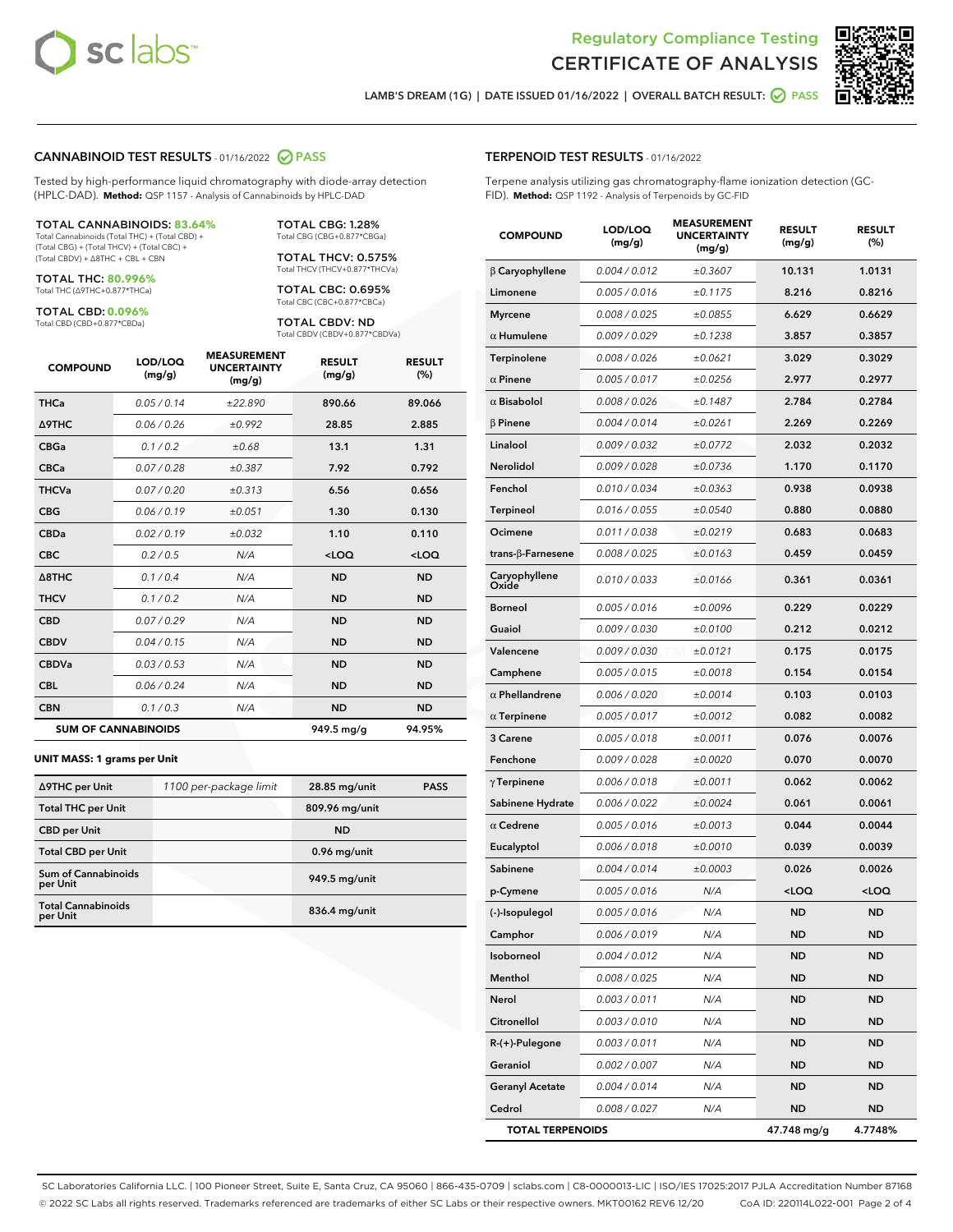



LAMB'S DREAM (1G) | DATE ISSUED 01/16/2022 | OVERALL BATCH RESULT:  $\bigcirc$  PASS

### CATEGORY 1 PESTICIDE TEST RESULTS - 01/16/2022 2 PASS

Pesticide and plant growth regulator analysis utilizing high-performance liquid chromatography-mass spectrometry (HPLC-MS) or gas chromatography-mass spectrometry (GC-MS). \*GC-MS utilized where indicated. **Method:** QSP 1212 - Analysis of Pesticides and Mycotoxins by LC-MS or QSP 1213 - Analysis of Pesticides by GC-MS

| <b>COMPOUND</b>             | LOD/LOQ<br>$(\mu g/g)$ | <b>ACTION</b><br><b>LIMIT</b><br>$(\mu g/g)$ | <b>MEASUREMENT</b><br><b>UNCERTAINTY</b><br>$(\mu g/g)$ | <b>RESULT</b><br>$(\mu g/g)$ | <b>RESULT</b> |
|-----------------------------|------------------------|----------------------------------------------|---------------------------------------------------------|------------------------------|---------------|
| Aldicarb                    | 0.03 / 0.08            | $\ge$ LOD                                    | N/A                                                     | <b>ND</b>                    | <b>PASS</b>   |
| Carbofuran                  | 0.02 / 0.05            | $\ge$ LOD                                    | N/A                                                     | <b>ND</b>                    | <b>PASS</b>   |
| Chlordane*                  | 0.03 / 0.08            | $\ge$ LOD                                    | N/A                                                     | <b>ND</b>                    | <b>PASS</b>   |
| Chlorfenapyr*               | 0.03/0.10              | $\ge$ LOD                                    | N/A                                                     | <b>ND</b>                    | <b>PASS</b>   |
| Chlorpyrifos                | 0.02 / 0.06            | $\ge$ LOD                                    | N/A                                                     | <b>ND</b>                    | <b>PASS</b>   |
| Coumaphos                   | 0.02 / 0.07            | $\ge$ LOD                                    | N/A                                                     | <b>ND</b>                    | <b>PASS</b>   |
| Daminozide                  | 0.02 / 0.07            | $\ge$ LOD                                    | N/A                                                     | <b>ND</b>                    | <b>PASS</b>   |
| <b>DDVP</b><br>(Dichlorvos) | 0.03/0.09              | $>$ LOD                                      | N/A                                                     | <b>ND</b>                    | <b>PASS</b>   |
| Dimethoate                  | 0.03 / 0.08            | $\ge$ LOD                                    | N/A                                                     | <b>ND</b>                    | <b>PASS</b>   |
| Ethoprop(hos)               | 0.03/0.10              | $>$ LOD                                      | N/A                                                     | <b>ND</b>                    | <b>PASS</b>   |
| Etofenprox                  | 0.02 / 0.06            | $\ge$ LOD                                    | N/A                                                     | <b>ND</b>                    | <b>PASS</b>   |
| Fenoxycarb                  | 0.03 / 0.08            | $\ge$ LOD                                    | N/A                                                     | <b>ND</b>                    | <b>PASS</b>   |
| Fipronil                    | 0.03 / 0.08            | $\ge$ LOD                                    | N/A                                                     | <b>ND</b>                    | <b>PASS</b>   |
| Imazalil                    | 0.02 / 0.06            | $>$ LOD                                      | N/A                                                     | <b>ND</b>                    | <b>PASS</b>   |
| <b>Methiocarb</b>           | 0.02 / 0.07            | $\ge$ LOD                                    | N/A                                                     | <b>ND</b>                    | <b>PASS</b>   |
| Methyl<br>parathion         | 0.03/0.10              | $\ge$ LOD                                    | N/A                                                     | <b>ND</b>                    | <b>PASS</b>   |
| <b>Mevinphos</b>            | 0.03/0.09              | $\ge$ LOD                                    | N/A                                                     | <b>ND</b>                    | <b>PASS</b>   |
| Paclobutrazol               | 0.02 / 0.05            | $>$ LOD                                      | N/A                                                     | <b>ND</b>                    | <b>PASS</b>   |
| Propoxur                    | 0.03/0.09              | $\ge$ LOD                                    | N/A                                                     | <b>ND</b>                    | <b>PASS</b>   |
| Spiroxamine                 | 0.03 / 0.08            | $\ge$ LOD                                    | N/A                                                     | <b>ND</b>                    | <b>PASS</b>   |
| Thiacloprid                 | 0.03/0.10              | $\ge$ LOD                                    | N/A                                                     | <b>ND</b>                    | <b>PASS</b>   |

#### CATEGORY 2 PESTICIDE TEST RESULTS - 01/16/2022 2 PASS

| <b>COMPOUND</b>          | LOD/LOQ<br>$(\mu g/g)$ | <b>ACTION</b><br><b>LIMIT</b><br>$(\mu g/g)$ | <b>MEASUREMENT</b><br><b>UNCERTAINTY</b><br>$(\mu g/g)$ | <b>RESULT</b><br>$(\mu g/g)$ | <b>RESULT</b> |
|--------------------------|------------------------|----------------------------------------------|---------------------------------------------------------|------------------------------|---------------|
| Abamectin                | 0.03/0.10              | 0.1                                          | N/A                                                     | <b>ND</b>                    | <b>PASS</b>   |
| Acephate                 | 0.02/0.07              | 0.1                                          | N/A                                                     | <b>ND</b>                    | <b>PASS</b>   |
| Acequinocyl              | 0.02/0.07              | 0.1                                          | N/A                                                     | <b>ND</b>                    | <b>PASS</b>   |
| Acetamiprid              | 0.02/0.05              | 0.1                                          | N/A                                                     | <b>ND</b>                    | <b>PASS</b>   |
| Azoxystrobin             | 0.02/0.07              | 0.1                                          | N/A                                                     | <b>ND</b>                    | <b>PASS</b>   |
| <b>Bifenazate</b>        | 0.01/0.04              | 0.1                                          | N/A                                                     | <b>ND</b>                    | <b>PASS</b>   |
| <b>Bifenthrin</b>        | 0.02 / 0.05            | 3                                            | N/A                                                     | <b>ND</b>                    | <b>PASS</b>   |
| <b>Boscalid</b>          | 0.03/0.09              | 0.1                                          | N/A                                                     | <b>ND</b>                    | <b>PASS</b>   |
| Captan                   | 0.19/0.57              | 0.7                                          | N/A                                                     | <b>ND</b>                    | <b>PASS</b>   |
| Carbaryl                 | 0.02/0.06              | 0.5                                          | N/A                                                     | <b>ND</b>                    | <b>PASS</b>   |
| Chlorantranilip-<br>role | 0.04/0.12              | 10                                           | N/A                                                     | <b>ND</b>                    | <b>PASS</b>   |
| Clofentezine             | 0.03/0.09              | 0.1                                          | N/A                                                     | <b>ND</b>                    | <b>PASS</b>   |

| <b>CATEGORY 2 PESTICIDE TEST RESULTS</b> - 01/16/2022 continued |
|-----------------------------------------------------------------|
|-----------------------------------------------------------------|

| <b>COMPOUND</b>               | LOD/LOQ<br>(µg/g) | <b>ACTION</b><br>LIMIT<br>$(\mu g/g)$ | <b>MEASUREMENT</b><br><b>UNCERTAINTY</b><br>$(\mu g/g)$ | <b>RESULT</b><br>(µg/g) | <b>RESULT</b> |
|-------------------------------|-------------------|---------------------------------------|---------------------------------------------------------|-------------------------|---------------|
| Cyfluthrin                    | 0.12 / 0.38       | $\overline{c}$                        | N/A                                                     | <b>ND</b>               | <b>PASS</b>   |
| Cypermethrin                  | 0.11 / 0.32       | 1                                     | N/A                                                     | <b>ND</b>               | <b>PASS</b>   |
| Diazinon                      | 0.02 / 0.05       | 0.1                                   | N/A                                                     | <b>ND</b>               | <b>PASS</b>   |
| Dimethomorph                  | 0.03 / 0.09       | 2                                     | N/A                                                     | ND                      | <b>PASS</b>   |
| Etoxazole                     | 0.02 / 0.06       | 0.1                                   | N/A                                                     | ND                      | <b>PASS</b>   |
| Fenhexamid                    | 0.03 / 0.09       | 0.1                                   | N/A                                                     | ND                      | <b>PASS</b>   |
| Fenpyroximate                 | 0.02 / 0.06       | 0.1                                   | N/A                                                     | ND                      | PASS          |
| Flonicamid                    | 0.03 / 0.10       | 0.1                                   | N/A                                                     | <b>ND</b>               | <b>PASS</b>   |
| Fludioxonil                   | 0.03 / 0.10       | 0.1                                   | N/A                                                     | ND                      | <b>PASS</b>   |
| Hexythiazox                   | 0.02 / 0.07       | 0.1                                   | N/A                                                     | <b>ND</b>               | <b>PASS</b>   |
| Imidacloprid                  | 0.04 / 0.11       | 5                                     | N/A                                                     | <b>ND</b>               | <b>PASS</b>   |
| Kresoxim-methyl               | 0.02 / 0.07       | 0.1                                   | N/A                                                     | <b>ND</b>               | <b>PASS</b>   |
| <b>Malathion</b>              | 0.03 / 0.09       | 0.5                                   | N/A                                                     | <b>ND</b>               | <b>PASS</b>   |
| Metalaxyl                     | 0.02 / 0.07       | $\overline{2}$                        | N/A                                                     | ND                      | <b>PASS</b>   |
| Methomyl                      | 0.03 / 0.10       | $\mathbf{1}$                          | N/A                                                     | <b>ND</b>               | <b>PASS</b>   |
| Myclobutanil                  | 0.03 / 0.09       | 0.1                                   | N/A                                                     | ND                      | PASS          |
| Naled                         | 0.02 / 0.07       | 0.1                                   | N/A                                                     | ND                      | PASS          |
| Oxamyl                        | 0.04 / 0.11       | 0.5                                   | N/A                                                     | <b>ND</b>               | <b>PASS</b>   |
| Pentachloronitro-<br>benzene* | 0.03 / 0.09       | 0.1                                   | N/A                                                     | ND                      | PASS          |
| Permethrin                    | 0.04 / 0.12       | 0.5                                   | N/A                                                     | ND                      | <b>PASS</b>   |
| Phosmet                       | 0.03/0.10         | 0.1                                   | N/A                                                     | ND                      | <b>PASS</b>   |
| Piperonylbu-<br>toxide        | 0.02 / 0.07       | 3                                     | N/A                                                     | <b>ND</b>               | <b>PASS</b>   |
| Prallethrin                   | 0.03 / 0.08       | 0.1                                   | N/A                                                     | <b>ND</b>               | <b>PASS</b>   |
| Propiconazole                 | 0.02 / 0.07       | 0.1                                   | N/A                                                     | <b>ND</b>               | <b>PASS</b>   |
| Pyrethrins                    | 0.04 / 0.12       | 0.5                                   | N/A                                                     | ND                      | <b>PASS</b>   |
| Pyridaben                     | 0.02 / 0.07       | 0.1                                   | N/A                                                     | <b>ND</b>               | <b>PASS</b>   |
| Spinetoram                    | 0.02 / 0.07       | 0.1                                   | N/A                                                     | ND                      | <b>PASS</b>   |
| Spinosad                      | 0.02 / 0.07       | 0.1                                   | N/A                                                     | ND                      | <b>PASS</b>   |
| Spiromesifen                  | 0.02 / 0.05       | 0.1                                   | N/A                                                     | ND                      | PASS          |
| Spirotetramat                 | 0.02 / 0.06       | 0.1                                   | N/A                                                     | ND                      | PASS          |
| Tebuconazole                  | 0.02 / 0.07       | 0.1                                   | N/A                                                     | ND                      | PASS          |
| Thiamethoxam                  | 0.03 / 0.10       | 5                                     | N/A                                                     | ND                      | <b>PASS</b>   |
| Trifloxystrobin               | 0.03 / 0.08       | 0.1                                   | N/A                                                     | ND                      | <b>PASS</b>   |

SC Laboratories California LLC. | 100 Pioneer Street, Suite E, Santa Cruz, CA 95060 | 866-435-0709 | sclabs.com | C8-0000013-LIC | ISO/IES 17025:2017 PJLA Accreditation Number 87168 © 2022 SC Labs all rights reserved. Trademarks referenced are trademarks of either SC Labs or their respective owners. MKT00162 REV6 12/20 CoA ID: 220114L022-001 Page 3 of 4